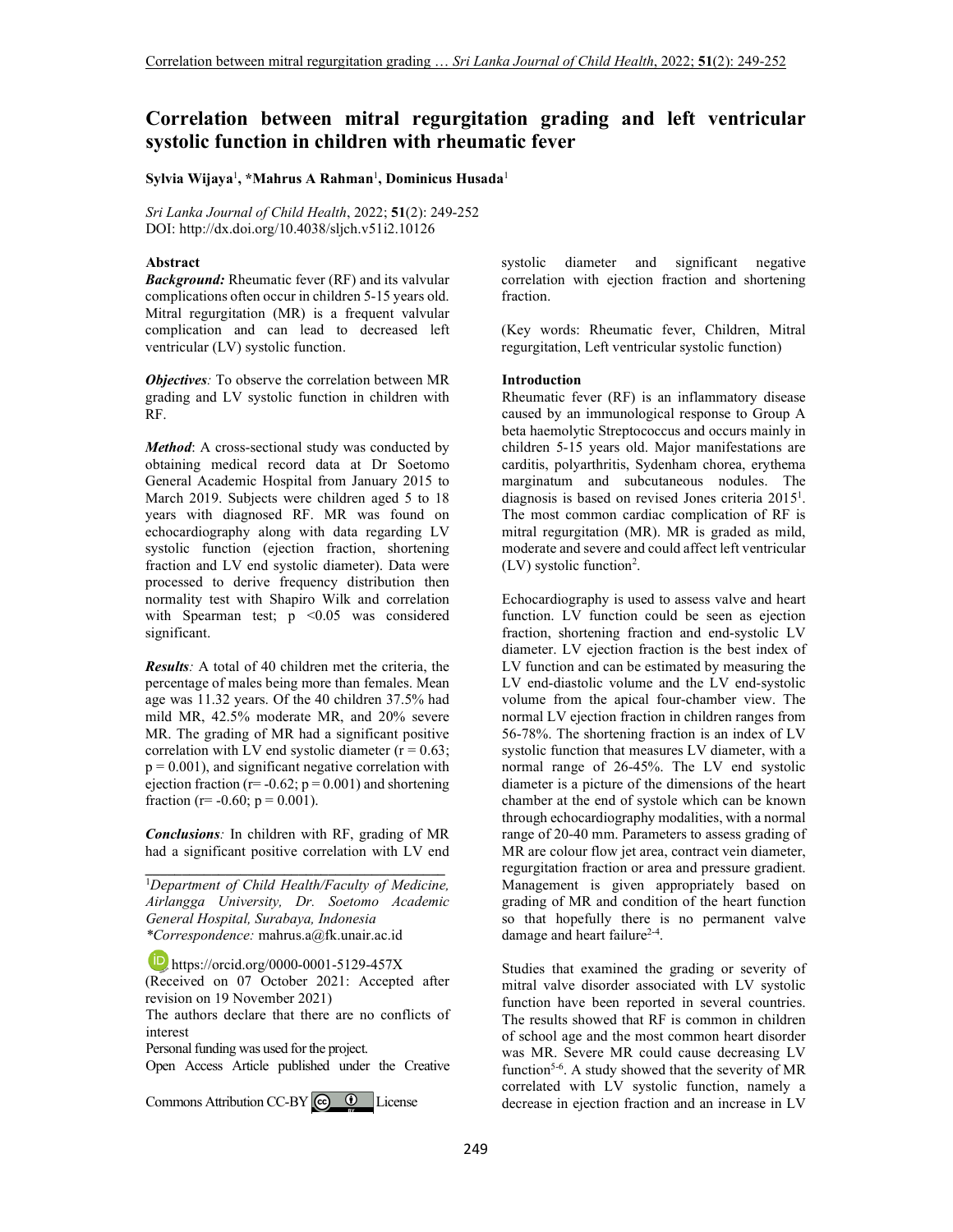end-systolic diameter in RF patients<sup>7</sup>. The LV systolic function shows the severity of MR grading. This study uses parameter pressure gradient to grade MR. Therefore, this study was conducted so as not to delay the management to avoid the permanent valve damage for RF in Dr. Soetomo General Hospital, Surabaya, Indonesia.

## **Objectives**

To observe the correlation between MR grading and LV systolic function in children with RF.

#### **Method**

A retrospective cross-sectional study was carried out by looking at medical record data at the Paediatric Department of Dr. Soetomo General Academic Hospital, Surabaya, Indonesia from January 2015 to March 2019. Subjects were 5-18-year-old children diagnosed to have RF based on revised Jones criteria 2015<sup>1</sup> . Echocardiography was done in all subjects to evaluate grading of MR, ejection fraction, fraction shortening, and LV systolic function. Total sampling was used in this study. There were 55 children in the Paediatric Department of Dr Soetomo General Academic Hospital, Surabaya from January 2015 to March 2019 diagnosed with RF who had undergone echocardiography. We excluded 15 children with congenital heart disease, endocarditis, leukaemic children on anthracycline chemotherapy and other heart valve diseases.

*Ethical issues:* Ethical clearance was issued by the Health Research Ethics Committee of Dr Soetomo General Hospital, Surabaya, Indonesia (1035/KEPK/III/2019). As it was a retrospective study no informed consent could be obtained.

*Statistical analysis:* Data processing used the Statistical Package for the Social Sciences (SPSS) program. The data were processed to derive frequency distribution then normality test with Shapiro Wilk and correlation with Spearman test; p value <0.05 was considered significant.

#### **Results**

A total of 40 children diagnosed with RF were included in the study. The basic characteristics of the children are presented in Table 1.

 **Table 1** 

| <i>Basic characteristics of research subjects (<math>n=40</math>)</i> |             |  |  |  |
|-----------------------------------------------------------------------|-------------|--|--|--|
| <b>Characteristic</b>                                                 | Total       |  |  |  |
| Gender                                                                |             |  |  |  |
| Male - $n$ (%)                                                        | 23 (57.5)   |  |  |  |
| Female - $n$ $(\%)$                                                   | 17(42.5)    |  |  |  |
| Age (years)                                                           |             |  |  |  |
| Mean $(SD)$                                                           | 11.32(2.60) |  |  |  |
| Nutritional status                                                    |             |  |  |  |
| Good nutritional - $n$ (%)                                            | 29 (72.5)   |  |  |  |
| Malnutrition - $n$ (%)                                                | 11(27.5)    |  |  |  |
| Carditis                                                              |             |  |  |  |
| Clinical $n$ (%)                                                      | 31 (77.5)   |  |  |  |
| Subclinical $n$ $\frac{1}{2}$                                         | 09(22.5)    |  |  |  |
| Mitral regurgitation grading                                          |             |  |  |  |
| Mild $n$ $(\%)$                                                       | 15 (37.5)   |  |  |  |
| Moderate $n$ (%)                                                      | 17(42.5)    |  |  |  |
| Severe n $(\% )$                                                      | 08(20.0)    |  |  |  |

Subjects were evaluated for LV systolic function (Table 2).

| Table 2: Left ventricular (LV) systolic function |  |  |
|--------------------------------------------------|--|--|
|                                                  |  |  |

| Variable                          | Minimum-maximum<br>value |  |  |
|-----------------------------------|--------------------------|--|--|
| Ejection fraction                 | 52.00-78.41%             |  |  |
| Shortening fraction               | 32.20-55.46 %            |  |  |
| LV<br>End<br>systolic<br>diameter | 17.50-37.50 mm           |  |  |

Analysis of correlation between grading of MR and LV systolic function using Spearman test is presented in Table 3.

 **Table 3:** *Correlation between grading of mitral regurgitation (MR) and left ventricular systolic function*

| Variable                                  | <b>Mild MR</b> | <b>Moderate MR</b> | <b>Severe MR</b> |         |       |
|-------------------------------------------|----------------|--------------------|------------------|---------|-------|
| Mean ejection fraction $(\%)$             | 74.1           | 66.8               | 55.7             | $-0.62$ | 0.001 |
| Mean shortening fraction $(\%)$           | 48.6           | 38.9               | 34.8             | $-0.60$ | 0.001 |
| End systolic left ventricle diameter (mm) | 22.4           | 25.5               | 32.1             | 0.63    | 0.001 |

*r: correlation coefficient; p<0.05 significant* 

There was significant correlation between grading of MR and LV systolic function. Correlation coefficient between grading of MR and end systolic LV diameter was positive, but in the opposite direction to ejection and shortening fraction.

# **Discussion**

In this study severe MR was less than mild and moderate MR. There were three levels of grading MR with pressure gradient parameter, 20-40% for mild, 40-60% for moderate and >60% for severe MR<sup>4</sup>. Research in other countries found that patients with RF have valve disorders, mostly MR. Severe MR was 8.2% less than mild MR which had an incidence of 30.7%. LV systolic function could be seen in several parameters such as ejection fraction, shortening fraction and end-systolic LV diameter<sup>5,8</sup>.

In this study Spearman analysis showed that there was a significant correlation between MR grading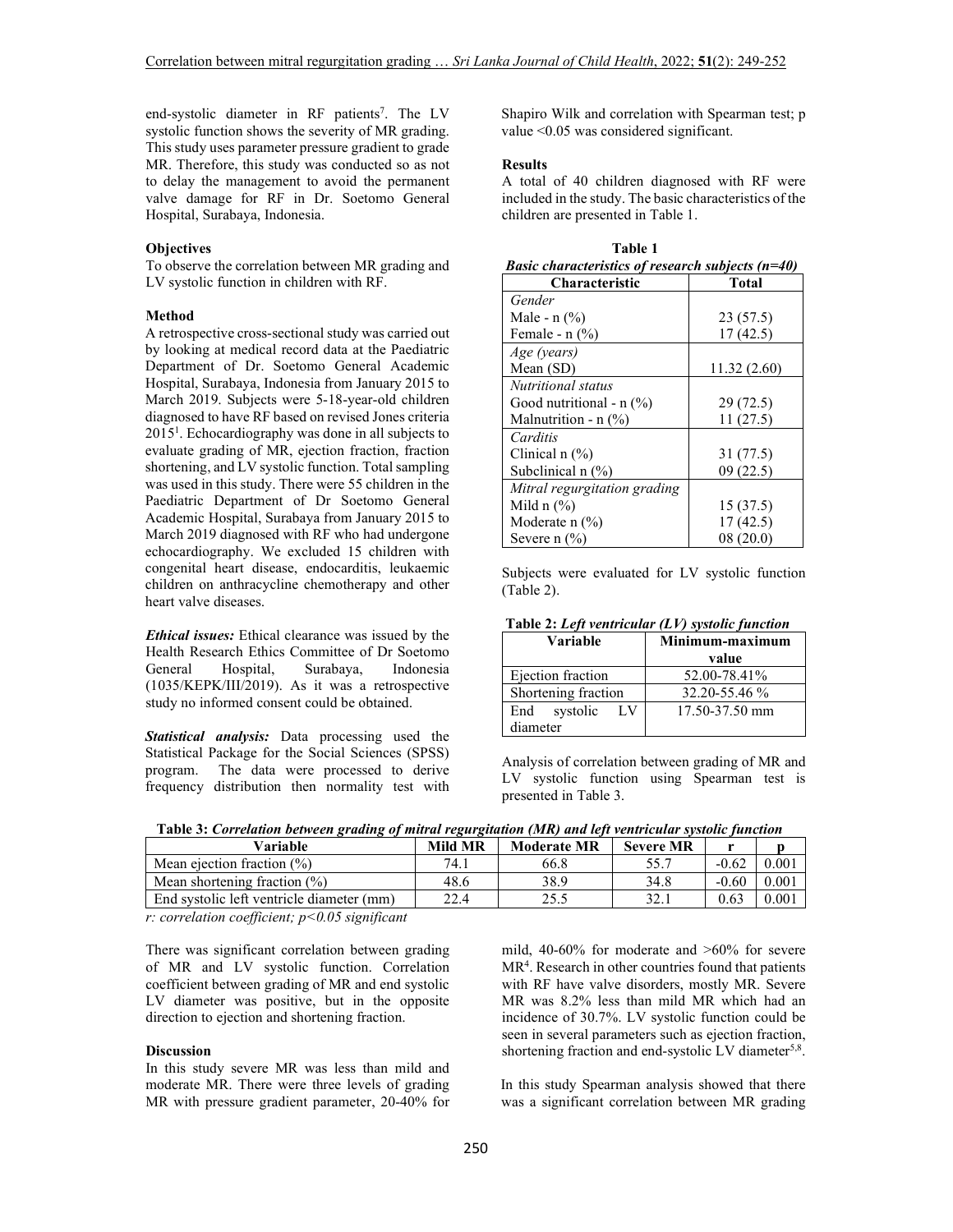and LV systolic function. The grading of severity of MR had a negative correlation with the ejection fraction and the shortening fraction and a positive correlation with the end-systolic LV diameter. MR would have increased volume load and pressure load which are related to ejection fraction. MR causes backflow circulation into the left atrium so that the left ventricle pumps blood to meet the blood flow to the aorta to be circulated to the body which could overload left ventricle. This will increase muscle mass and affect end-systolic LV diameter. If the process persisted, it could cause LV hypertrophy<sup>9</sup>.

A previous study in Indonesia found that children with rheumatic heart disease had decreased ejection fraction when MR became more severe. There was a significant correlation with higher LV end-systolic diameter as MR becomes more severe<sup>10</sup>. Another study showed that 60.1% patients with RF experienced mild MR and 39.9% moderate to severe MR. There was a decrease in LV function in moderate to severe MR with a significant correlation for increased LV end-systolic diameter  $(p<0.001)^{11}$ .

This study has several limitations. Echocardiography was done by several people so that the accuracy of the result was not always the same. This study did not monitor LV function in children with RF with MR serially so that it could not assess the progression of cardiac function.

# **Conclusions**

In children with RF, grading of MR had a significant positive correlation with LV end systolic diameter and significant negative correlation with ejection fraction and shortening fraction.

#### **Acknowledgements**

The authors thank the lecturers, colleagues, nurses and paediatric residents in Dr. Soetomo General Academic Hospital, Surabaya Indonesia for supporting this research.

#### **References**

- 1. World Health Assembly. Rheumatic fever and rheumatic heart disease: report by the Director-General. World Health Organization. 2018. A 71/25. Available from: https://apps.who.int/iris/handle/10665/276 479.
- 2. Szczygielska I, Hernik E, Kolodziejczyk B, Gazda A, Maslinka M, Gietka P. Rheumatic fever-new diagnostic criteria. *Reumatologia* 2018; **56**(1): 37-41. https://doi.org/10.5114/reum.2018.74748 PMid:29686441 PMCid:PMC5911656
- 3. Tissot C, Singh Y, Sekarski N. Echocardiographic evaluation of ventricular function for the neonatologist and paediatric intensivist. *Frontiers in Paediatrics* 2018; **6**: 1-12. https://doi.org/10.3389/fped.2018.00079 PMid:29670871 PMCid:PMC5893826
- 4. Zoghbi W, Adams D, Bonow OR, Sarano-Enriquez M, Foster E, Grayburn A P, *et al*. Recommendation for non-invasive evaluation of native valvular regurgitation: A report from the American society of echocardiography developed in collaboration with the society for cardiovascular magnetic resonance. *Journal of the American Society of Echocardiography* 2017: **30**(4): 303-71. https://doi.org/10.1016/j.echo.2017.01.007 PMid:28314623
- 5. Aurakzai AH, Hameed S, Shahbaz A, Gohar S, Qureshi M, Khan H, *et al*. Echocardiographic profile of rheumatic disease at tertiary cardiac centre. *Journal of Ayub Medical College Abbottabad* 2009; **21**(3): 122-6.
- 6. Amrina DR, Fazriah, Trimarwatina. Correlation of left ventricular systolic function and severity of mitral regurgitation in patient with heart failure reduced ejection fraction. *Uhamka* 2018; **4**:1-4. Available from: https://journal.uhamka.ac.id/index.php/ark avi/article/view/5487
- 7. Iqbal MK, Maqbool MF, Majid A, Tawwab S, Butt M, Saleem I. Correlation of systolic tissue velocity with left ventricular dysfunction in patients presenting with rheumatic severe mitral regurgitation. *Pakistan Heart Journal* 2020; **53**(1): https://doi.org/10.47144/phj.v53i1.1762
- 8. Ponikowski P, Voors A, Anker SD, Bueno H, Cleland FGJ, Coats JA, *et al.* ESC guideline for the diagnosis and treatment of acute and chronic heart failure: the task force for the diagnosis and treatment of acute and chronic heart failure of the European society of cardiology (ESC) developed with the special contribution of the heart failure association of the ESC. *European Heart Journal* 2016; **37**(27): 2129-200.

https://doi.org/10.1093/eurheartj/ehw128 PMid:27206819